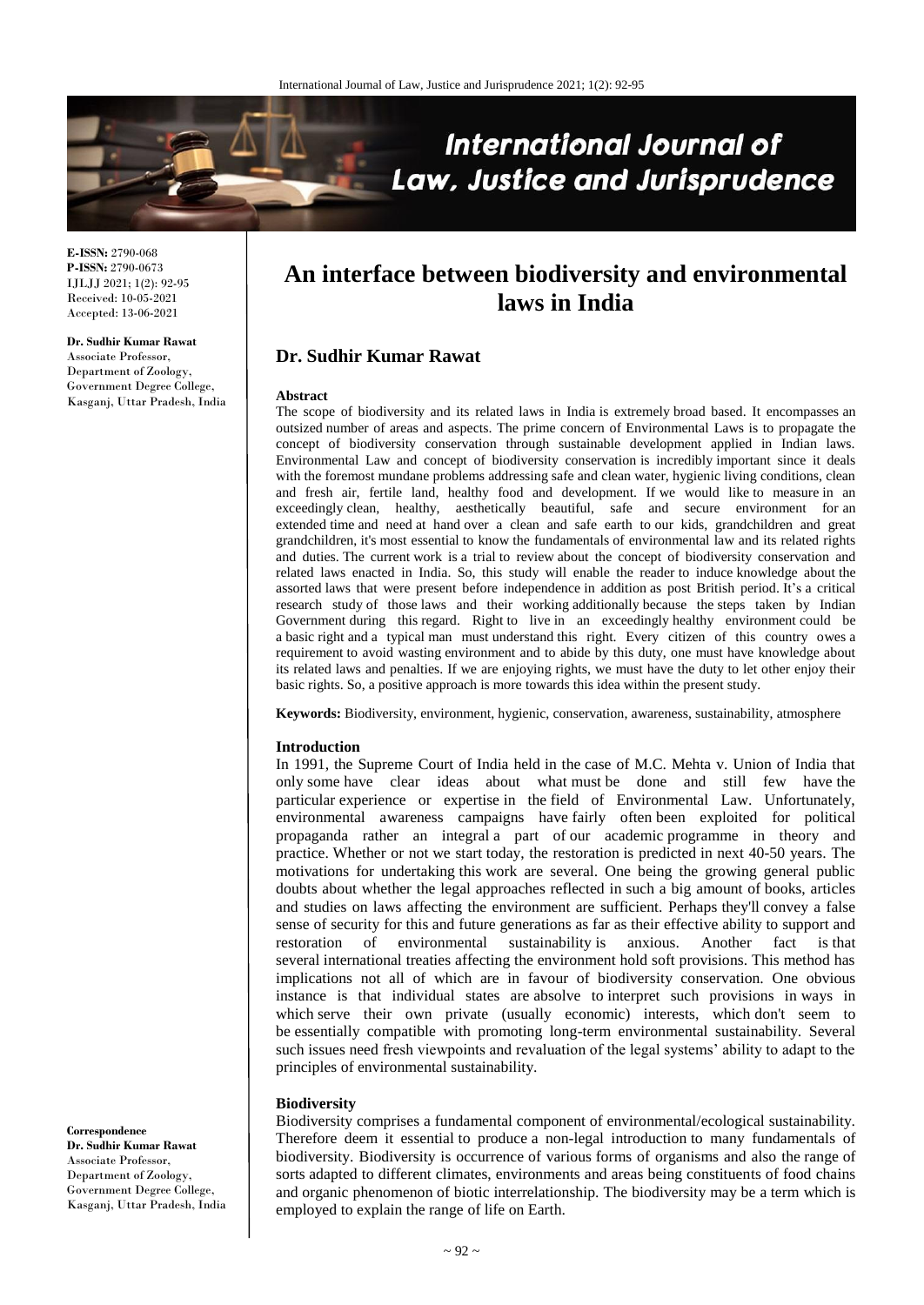It refers to the large choice of ecosystems and living organisms: animals, plants, their habitats and their genetic makeup. Biodiversity is foundation of life on Earth. It's crucial for the functioning of ecosystems which give us with products and services without which we couldn't live. Biodiversity gives us rather more than this. We rely thereon for our security and health; it strongly affects our social relations and provides us freedom and selection. Biodiversity could be a complex, dynamic and varies like no other feature of the world. Its innumerable plants, animals and microbes physically and chemically unite the atmosphere (the mixture of gases round the Earth), geosphere (the solid a part of the Earth) and hydrosphere (the Earth's water, ice and water vapour) into one environmental system which makes it possible for variant species, including humans, to exist. In whole, it's the variability among living organisms from all sources including terrestrial, marine and other aquatic ecosystems.

## **Threats to biodiversity and causes of its depletion**

The loss of biodiversity is one amongst the foremost critical current environmental problems, threatening valuable ecosystem services and human well being. A growing body of evidence indicates that current species extinction rates are more than the pre-human background rate. As per a recent research paper, it's been estimated that "Species are disappearing / becoming extinct currently at a rate that's hundred times the conventional rate historically. That creates it the sixth mass extinction in the history of life on earth; the last was 65 million years ago that wiped off the dinosaurs". Recent international instruments recognize that biodiversity`s future could also be facing serious threats, the origins of which are several and where both the causes and effects interact. These origins are sometimes mentioned as HIPPO. Today our precious biodiversity has been deteriorated by indiscriminate acts of people. Human being for their own selfish needs harmed the environment which has result in many threats to the biodiversity. Because of human activities many species became extinct or are on the verge of extinction. it's pertinent to debate the explanations which result in such extinctions.

- **1. Habitat Loss and Degradation:** Human activity affects 86% of all the threatened birds, 86% of the threatened mammals assessed and 88% of threatened amphibians.41 The natural habitat is also destroyed by man for his settlements, grazing grounds, agriculture, mining, industries, dam buildings etc. As a consequence of this, the species must adapt to the changes, more elsewhere or may succumb to predation, starvation or disease, eventually dies.
- **2. Introduced and Invasive Species:** When humans introduce species for food and other purposes willingly, are termed as introduced species. But, an introduced species may unintentionally injure a species that depends on the species it replaces.
- **3. Over exploitation of natural resources:** As an example, resource extraction, hunting and fishing for food, pets and medicine. This can be one among the most causes of the loss of not only economic species but also biological curiosities just like the insectivorous, primitive species and other taxa needed for teaching of lab work. Commercial exploitation of untamed plants

has invariably meant their overuse and eventual destruction.

- **4. Pollution:** Pollution especially injurious to the biotic components of estuary and coastal ecosystem. As an example, excessive fertilizer and pesticide use results in their excessive levels in soil, water, plants and animals. Pollution alters the natural habitat. Toxic wastes entering the water bodies disturb the organic phenomenon then to the aquatic ecosystems. Insecticides, pesticides dioxide, nitrogen oxides, acid rain, and ozone depletion affect adversely the plant and animal species. The impact of coastal pollution is additionally vital it's seem that coral reefs are being threatened by pollution from industrialization along the coast, oil transport and offshore mining.
- **5. Deforestation:** one among the most causes for the loss of untamed life is population explosion and resultant deforestation. Deforestation mainly results from population settlement, shifting, cultivation, development projects, demand for fuel wood, demand of wood as a material for several industries like paper and pulp, match, veneer and plywood, furniture etc.
- **6. Control of pest and predators:** Predators and pest control measures, generally kill predators that are a component of balanced ecosystem and should also indiscriminately poison non target species.
- **7. Hunting**: Man has always hunted the animals for food and recreation, wild animals are searched for their products like hide and skin, tusk, for meat, pharmaceuticals, perfume, cosmetics, decoration purposes.
- **8. Collection for zoos and research:** Animals and plants are collected throughout the globe for zoos and biological labs for study and research in science and medicines.

## **The environment laws**

Environmental Law has national as well as international dimensions and exists in the type of hard similarly as soft law. The hard law is firm and binding rules of law like treaty provisions while soft law primarily consist recommendations or declarations made by international conferences or inter-governmental organizations. Multilateral co-operation is instrumental in meeting the key global challenges. Environmental law relies on the thinking that environment is precious for all people and it's a nature's gift for all people to cherish it and replenish it. it's not given for wastage but to use it and manage it. Under the Indian Law, special importance is given to laws regarding environment. The change in attitude of judiciary is often seen in recently given judgments, where equal importance has been given to both environment and development. The scope of Biodiversity Conservation and Environmental Laws in India includes Fundamental Laws and aspects of environment and its relationships with man and society, Natural resources-their conservation and management with the assistance of environmental laws in India, Environmental pollution and control by National Green Tribunal enacted for environment preservations in step with procedural laws and Indian commitment to international community within the variety of conventions and treaties.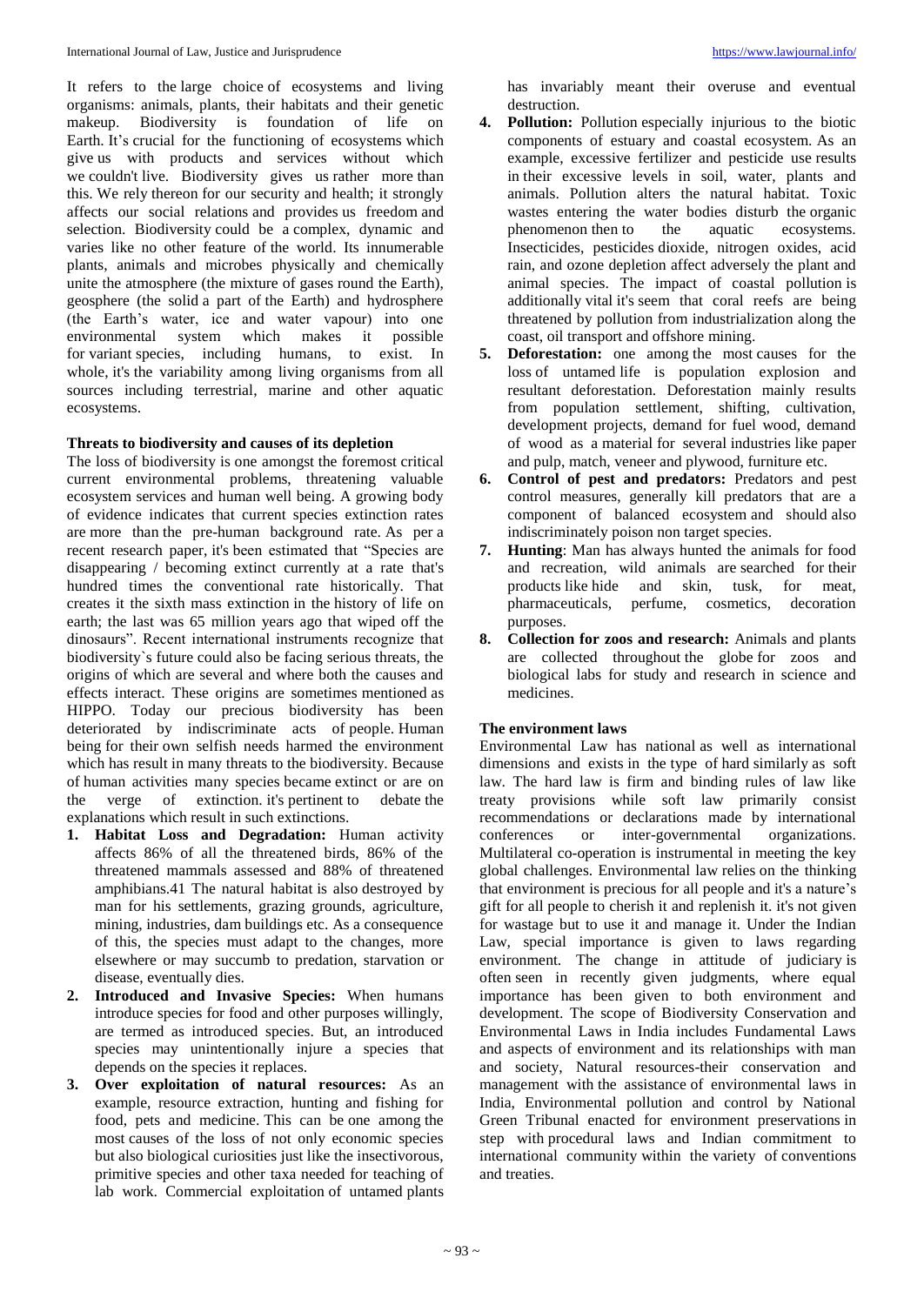#### **The legal foundations of biodiversity conservation**

The development activities undertaken to boost the living conditions of individuals sometimes affect the natural environment adversely in many ways and cause severe threats to human health and biodiversity. Environmental regulations and demands of conservation law hard press scientists to deal with and answer questions they will consider unscientific. Similarly, law and policy require an integrated, interdisciplinary approach. Environmental problems on a world scale may require a greater level of coordination. After perusal of all the conventions and conferences, it's submitted that a lot of nations showed their concern about depleting environmental conditions but still much must be drained this direction. Moreover, many countries have enacted several legislations for shielding environment but they don't have proper machinery to execute these legislation. Temperature change could be a serious global environmental concern. The world increase in GHG emissions is due primarily to fuel use and land use change, population explosion and industrialization. Its effects particularly on developing countries are adverse as their capacity and resources to house the challenges is restricted. Its thought that rises in global temperature would end in droughts, floods, melting of glaciers and water level rise within the South Asian region including India. the government is implementing NAPCC to reinforce the ecological sustainability of India`s development path and to deal with global climate change. Modern conservation law and policy must mature to the purpose that they will house the uncertainties of climate and ecosystem estimates, instead of simply reject or ignore these, and thereby better manage risks to threatened biodiversity. At the international level, the developed nations have more responsibility towards the protection of environment, biodiversity and sustainable development. More bold steps are needed within the area of environmental sustainability at the worldwide level.

## **Constitutional and legislative principles in biodiversity conservation in India**

India doesn't have lack of environmental policy but proper implementation is required. In the present scenario it becomes essential that the authorities should strive to realize a society where ideals and reality, legislation and implementation correlate. In India, the challenges of environmental protection and conservation of biodiversity are intrinsically connected with the state of environmental resources like land, water air, flora and fauna and their judicious utilization. Many environment related factors are liable for various ailments like poverty, diseases in India. The approach towards environmental issues has to be more focused, integrated and inclusive. It must involve all stakeholders. The sustainable development and implementation of effective national policies and laws referring to environment and biodiversity protection will rely upon decision makers having access to relevant information from various stakeholders. The strategic approach should undertake and support timely participatory expertise, wisdom, data and indicators. There's an urgent have to prevent misappropriation of Indian mental object and conservation of bio-resources for the longer term generations. The Indian Constitution enables the Indian courts to play proactive role. India may be a signatory to several multilateral environmental agreements and is

committed to sustainable development, protection of environment and conservation of forests and also the natural resources including biodiversity.

## **Conclusion**

The trends for environmental governance seem to be worrisome. Problems with transparency and accountability, and pervasive problems like graft and corruption, are a priority for conservation too. We'd like an efficient and clear system that objectively evaluates conservation impacts of development projects. It should uphold laws, hasten and strengthen review and permit legal recourse for grievances. We want an area for dialogue that features forests and wildlife as a legitimate concern in modern India, not unplanned development that compromises the nation`s longterm ecological security. It'd not be knowing dilute existing laws and norms that were intended as constitutional safeguard against exploiting our natural heritage. Most international environmental declarations and conventions possess a requirement for reinforcing the environmental awareness of the population and taking measures per environmental education. This would result in promoting environmentally sound lifestyles on a longterm basis. Indian culture and religions have an inseparable mix with the environment, essentially because it all evolved amidst a world within which life entirely trusted the rivers and land and therefore the various life forms in them. To appeal to Indian society to awaken to the destruction all around us thus only needs an invocation of our well accepted ethos. The likes of Balbir Singh Seechewal in Punjab and Rajender Singh of Alwar in Rajasthan have done just that to credible effect, albeit in a very small way. The bar must be raised and therefore the top clergy of all faiths have to step in and make saving environment and biodiversity the primary priority. that may help quite any environmentalist`s appeal.

## **References**

- 1. Usha A. (Edited), Endangered Species and Forests: Legal Perspectives, Amicus Books, the Icfai University Press 2007.
- 2. Sharma BP. Constitutional provisions related to environmental conservation: a case study, IUCN Policy Brief 2010. Available at http://cmsdata.iucn.org
- 3. Max C Finlayson, Nick Davidson, Dave Pritchard, Randy Milton G, Heather Mackay. The Ramsar Convention and ecosystem-based approaches to the wise use and sustainable development of wetlands, Journal of International Wildlife Law and Policy 2011;14(3-4):176-198.
- 4. Dr. Jaiswal PS, Dr. Nishtha Jaiswal. Environmental Law, 2nd ed. Delhi, Pioneer Books 2003.
- 5. Geetanjoy Sahu. Implications of Indian Supreme Court`s innovations for environmental jurisprudence, Law, Environment and Development Journal 2008;4:1.
- 6. Gurdip Singh. Global Environmental Change and International Law, New Delhi, Aditya Books Pvt. Ltd., New Delhi 1991.
- 7. Priyadarshini K, Gupta OK. Compliance to Environmental Regulations: The Indian Context, International Journal of Business and Economics 2003;2(1):9-26.
- 8. Louis Koteze J, Alexander Peterson R (edited). The Role of Judiciary in Environmental Governance